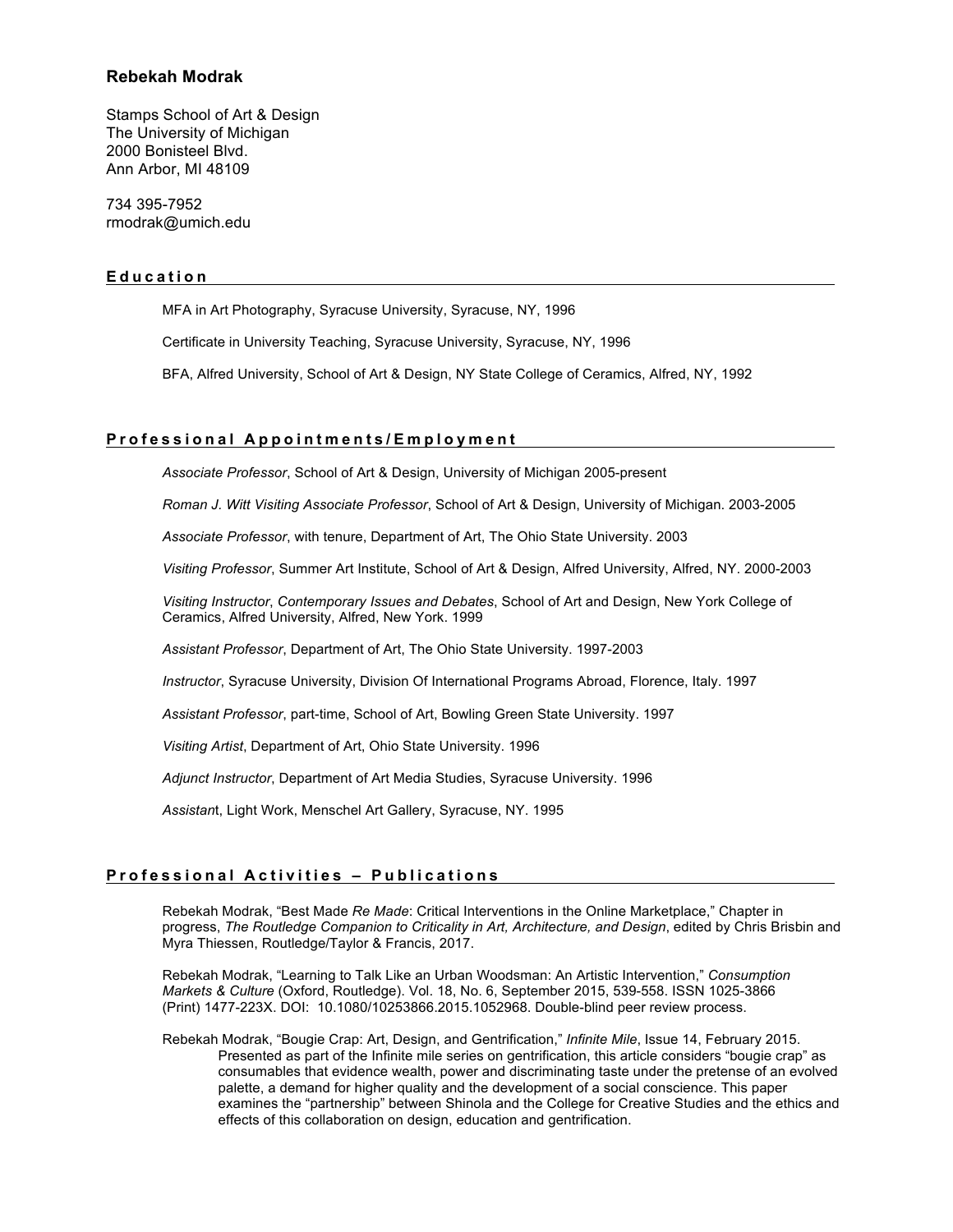Rebekah Modrak, www.reframingphotography.com *(*Oxford, Routledge: 2010 - present).

Online web publication that This website offering readers access to a vast and continually updated repository of research about photographic art. Content includes: *Web Resources* (artists/art resources & communities/image archives/text archives), *Photo Tutorials* (descriptions and illustrations about additional photo-based processes and video tutorials demonstrating such processes), *Artists Gallery* (collection of videos in which artists describe their own work), and *Teaching Tools* (archive of related studio projects). As of May 2016, the site has been utilized by over 508,379 users.

Rebekah Modrak, with Bill Anthes, *Reframing Photography: Theory and Practice (*Oxford, Routledge: 2010). Rebekah Modrak, "Seeing, Perceiving, and Mediating Vision" (20,000 words) Rebekah Modrak, "Copying, Capturing, and Reproducing" (19,058 words) Rebekah Modrak, "Tools, Materials and Processes: Vision" (21,635 words) Rebekah Modrak, "Tools, Materials and Processes: Light & Shadow" (11,928 words) Rebekah Modrak, "Tools, Materials and Processes: Reproductive Processes" (36,142 words) Rebekah Modrak, "Tools, Materials and Processes: Editing, Presentation & Evaluation" (38,581 words)

Rebekah Modrak and Zack Denfeld, "Artists and the Online Marketplace: Making a gesture, sharing an idea and carrying out a plan in 34 categories," in *eBayADay Exhibition Catalog*, (ed. R. Modrak, A.C. Ahuvia, and Z. Denfeld), Institute for the Humanities and Work Gallery, Ann Arbor, 2007.

Editors: Rebekah Modrak, Zack Denfeld and Aaron Ahuvia, *eBayADay Exhibition Catalog*, Institute for the Humanities and Work Gallery, Ann Arbor, 2007.

# **Professional Activities – Exhibitions and Projects**

*A day's work*, Cohen Gallery, School of Art & Design, Alfred University, Alfred, NY, 2017.

Co-Curator, *#exstrange*, http://exstrange.com/. 2017

Curatorial project transforming eBay into a site of artistic production and cultural exchange as an artistic intervention into capitalism. The global exhibition began with a curatorial invitation to 21 artists, continued with twelve guest curators (and 30 additional artists) and then extended into an open engagement beyond our curatorial control.

*Rinse, Repeat*, The Armory, School of Visual Arts, Virginia Tech University, Blacksburg, VA, 2016.

*1st Worldwide Apartment and Studio Biennale*, Backhouse Gallery, 2016.

Curatorial project with Nick Tobier showing Alison Byrne's *Adjust Maadi* exhibition in our Backhouse Gallery. The project was featured in the the WAS Biennale, a coordinated program of alternative exhibition spaces.

*Nights at the Museum,* exterior media art initiative, University of Michigan Museum of Art, Ann Arbor, MI, September 7, 2016.

Re *Made Company, http://remadeco.org/,* August 2013 – present.

*Re Made Co.* is a artwork of social criticism that exists as an online "company." The artwork is made up of a website, Facebook page and twitter feed. Based on analysis of an existing company, the work re-creates their online sites and over 500 of their strategic brand images; the project also involves assuming a correspondence as company founder Peter Smith-Buchanan and facilitating public events, such as a plunger restoration workshop. *Re Made* makes connections between the fields of art, design and craft, labor, marketing, psychology and communications. Since *Re Made* first launched online in August 2013, over 46,000 viewers have toured the site. As of May 2016, over 66,000 viewers have watched the accompanying work, *The American Master Plunger Video*.

*AMSA Exhibition,* American Men's Studies Association, Annual Interdisciplinary Conference, School of Social Work, University of Michigan, 2016. Juried exhibition.

*Re Made Co./Best Made Co. Echo*, *7th Cairo Video Festival*, Zawya Cinema, Cairo, Egypt, 2015.

*Place and Practice*, The Carr Center, Detroit, MI, 2015. Curated by Erin Falker.

*Displacements*, School of Art, Renmin University, Beijing, China, 2014. Curated by Gunalan Nadarajan.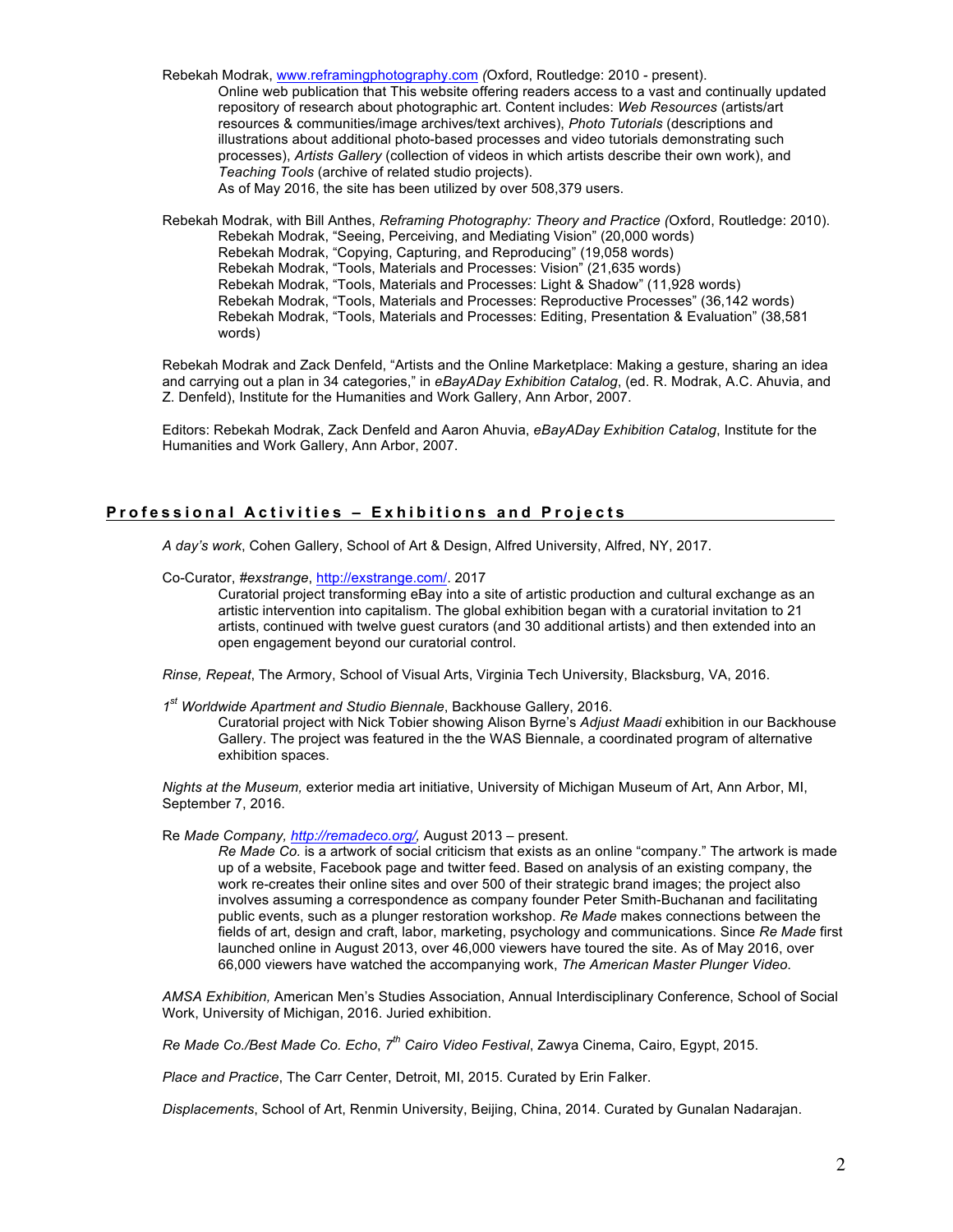*Re Made Company,* THE INCIDENT REPORT VIEWING STATION, Hudson, New York, 2014.

*BITE ME: Visual Constructions/Transformations*, Gallery Gowoon, Changwon, South Korea, 2014. Invited, curated group exhibition looking at a culture obsessed with communication and dialogue through all forms of social media, digital media, and new media. The exhibition explores ideas of communication through bites, bits, and clicks.

*Monster Drawing Rally*, Museum of Contemporary Art Detroit. Live drawing event, 2013.

*Wearable Art*, Museum of Contemporary Art, Chicago, 2012. Invited to participate in social orchestration of wearable art at First Fridays.

*ebayaday*: *DOCUMENTS*, Consumer Culture Theory Conference, Ross School of Business, Ann Arbor, MI, 2009. Invited, solo exhibition of eBayaday documents.

*Visionary Drawings*, Kidspace, MASS MoCA, curated by Max Goldfarb, 2009.

*Title: Original Vito Acconci parasol with photographs of Claim, Drifts, Following Piece.* eBay.com, 2009.

*Title: Original Fluxus stretchy pants mentioned in the post Stolen Ebayaday.* eBay.com, 2008.

*The Holiday Show*, The Emily Harvey Foundation, New York, NY, 2007.

*ebayaday*: DOCUMENTS, Work /Ann Arbor, MI, 2007.

Co-Curator, *eBayAday* exhibit. 2006. Online curatorial project with twenty-five artists using eBay as a venue for artistic projects throughout the month of December.

*Portraits,* Upper Arlington Gallery, OH, 2005.

*Framed Art*, Wallworks, Pontiac, IL, 2005.

*Creativity: Beyond the Norm,* Ross Art Museum, Delaware, OH, 2004.

*Boy/Girl,* Glenville State College, Glenville, WV, 2003.

*Not exactly,* Delta axis @ Marshall Arts, Memphis, TN, 2003. Curated by Kim Beck.

*Whither the Garden*, art-site, Wellsville, NY, 2002.

*Scout,* Newsense Gallery, Cleveland, OH, 2002.

*Another Kind of Truth*, Pearl Conrad Gallery, Mansfield, OH, 2001.

*3-Ring*, Philadelphia Fringe Festival, Philadelphia, PA, 2001.

*New Works*, Riife Gallery, Columbus, OH, 2001.

Olin Art Gallery, Kenyon College, Gambier, OH, 2000.

College of Wooster Art Museum, Wooster, OH, 2000.

*New Work*, Carnegie Museum, Pittsburgh, PA, 2000.

*Solo Exhibition,* Herndon Gallery, Antioch University, Yellow Springs, Ohio, 2000.

*Paper Routes*; Southern Ohio Museum, Portsmouth, OH, 2000.

*JARdini*; MacKenzie Gallery, The College of Wooster, Wooster, OH, 2000.

*Photographic Figures*, The Sculpture Center, Cleveland, OH, 1998.

*Vitreous Womb* (solo exhibition), Dublin Arts Council Gallery, Dublin, OH, 1998.

*Visiting Artist Exhibition*; Hopkins Gallery, Ohio State University, Columbus, OH, 1996.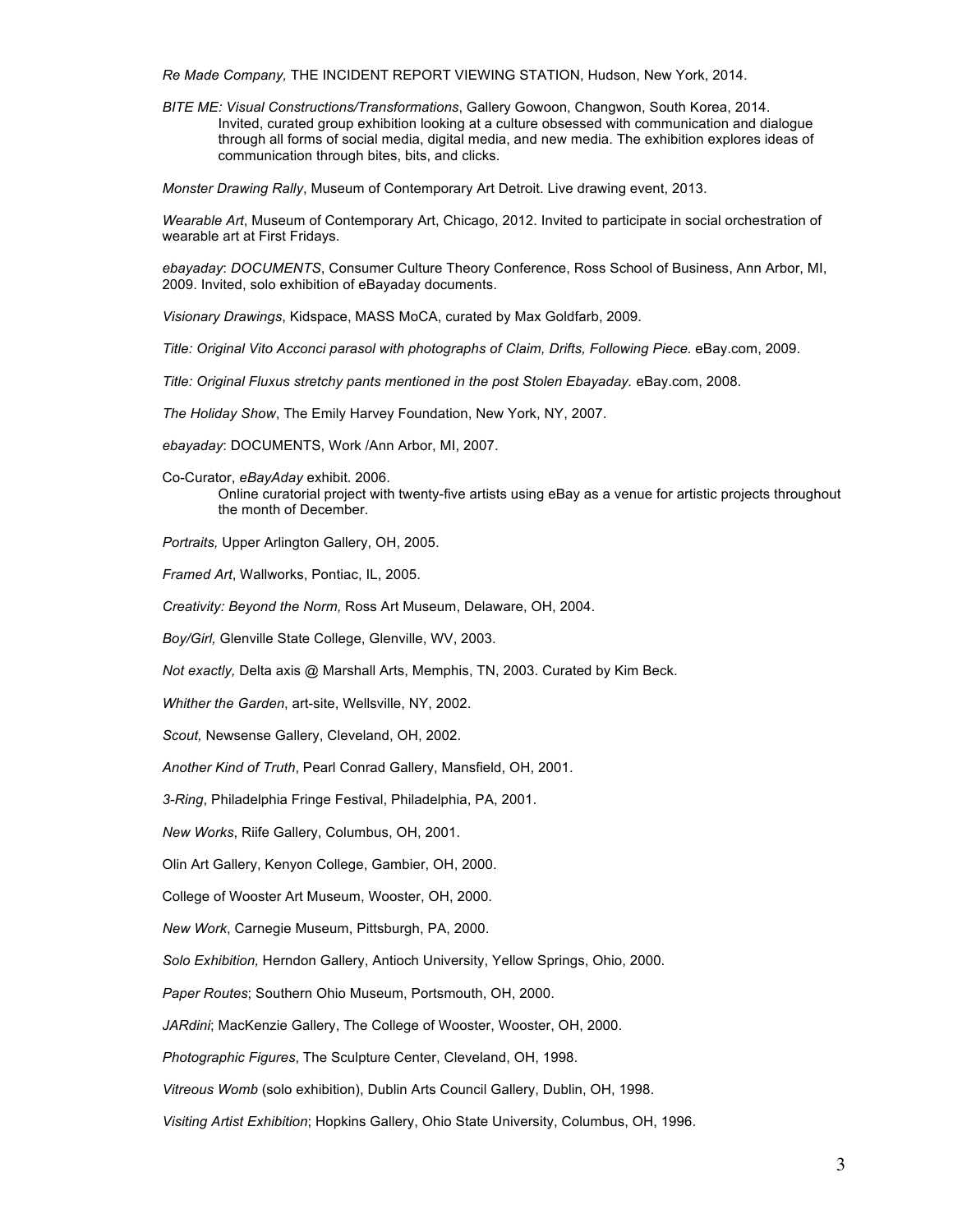*Silver Eye Invitational*; Wood Street Galleries, Pittsburgh, PA, 1996.

*Syracuse Artists*; The Pyramid Arts Center, Rochester, NY, 1996.

*Thesis Exhibition*; Lowe Art Gallery, Syracuse University, NY, 1996.

Solo Exhibition, Shaffer Art Building, Syracuse, NY, 1995.

LIGHT WORK, Syracuse, NY, 1995.

*Three Rivers Arts Festival*; Juror: Tyrone Georgiou, Wood Street Galleries, Pittsburgh, PA, 1995.

*Essential Art*; Cooperstown Art Association, Juried Art Show, Cooperstown, NY, 1995.

*Matrilineage*; The White Cube Gallery, Syracuse, NY, 1994.

*Three Rivers Arts Festival*; Juror: Deborah Willis-Braithwaite, PPG Wintergarden, PA, 1994.

*Postage Due*; SRO CORRIDOR GALLERY, Lubbock, Texas, 1994.

*Photo Imagers*; Pittsburgh Center for the Arts, Pittsburgh, PA, 1993.

*Juried Member's Exhibition*; Silver Eye Gallery, Pittsburgh, PA, 1992.

### **Professional A ctivities – Select Presentations**

Rebekah Modrak, "Stop Selling What People Can't Buy: Using Critical Design to Disrupt Brand Messaging," The Center for Experimental Media and Arts and the School of Media, Arts and Sciences, Srishti Institute Of Art, Design and Technology, Bangalore, India. January 2017.

Rebekah Modrak, "Consuming Labor," School of Visual Arts, College of Architecture and Urban Studies, Virginia Tech, Public Visiting Artist lecture, class critique, and graduate student meetings. November 2016.

Rebekah Modrak, "Art and Activism," James Pearson Duffy Department of Art and Art History, Wayne State University. October 2016.

Rebekah Modrak, "Community, Craft, and Labor," School of Art + Design, University of Illinois, Urbana-Champaign. Public Visiting Artist lecture and Brown-bag Discussion. Hosted by the Youth in the Creative Cities Research Cluster and supported by the Illinois Program for Research in the Humanities. May 2016.

Rebekah Modrak, "Learning to Talk Like a Woodsman," Communications Studies Colloquium, University of Michigan, March 2016.

Rebekah Modrak, "Fair Use Stories: Re Made Co.," Fair Use Week 2016, Harvard University Library and Office for Scholarly Communication, March 2016.

Rebekah Modrak, ""Re-Made Co.: Meeting Legal and Publishing Challenges with Help from CAA's Code," as part of the panel "Putting the Fair Use Code to Work: Case Studies from Year One," chaired by Judy Metro of the National Gallery of Art, College Art Association Annual Conference, Washington, D.C., February 2016.

Rebekah Modrak, Panel: "Objects & Objectives," Bureau of Emergent Urbanity, Detroit, MI, 2015. Presented to Detroit activists and TCAUP Architects on the subject of Bougie Crap, Shinola, and Re Made Co. The presentation was in the context of Detroit as a scenographic backdrop for authenticated production.

Juror, Ohio Arts Council, Photography Awards, December 2014.

Visiting Artist, Marygrove College, Detroit, October 2014.

Rebekah Modrak, " 'I Walked Outside and Walloped a Stump', Learning to Talk Like a (Woods)Man: Artistic Intervention into White Collar Fantasy," William A. Kern Conference in Visual Communication, College of Liberal Arts, Rochester Institute of Technology, April 24-26, 2014.

Rebekah Modrak, Panel: "Settling New Scores: Acquisition, Appropriation & Archive," the International Conference on Arts and Humanities, January 11, 2014.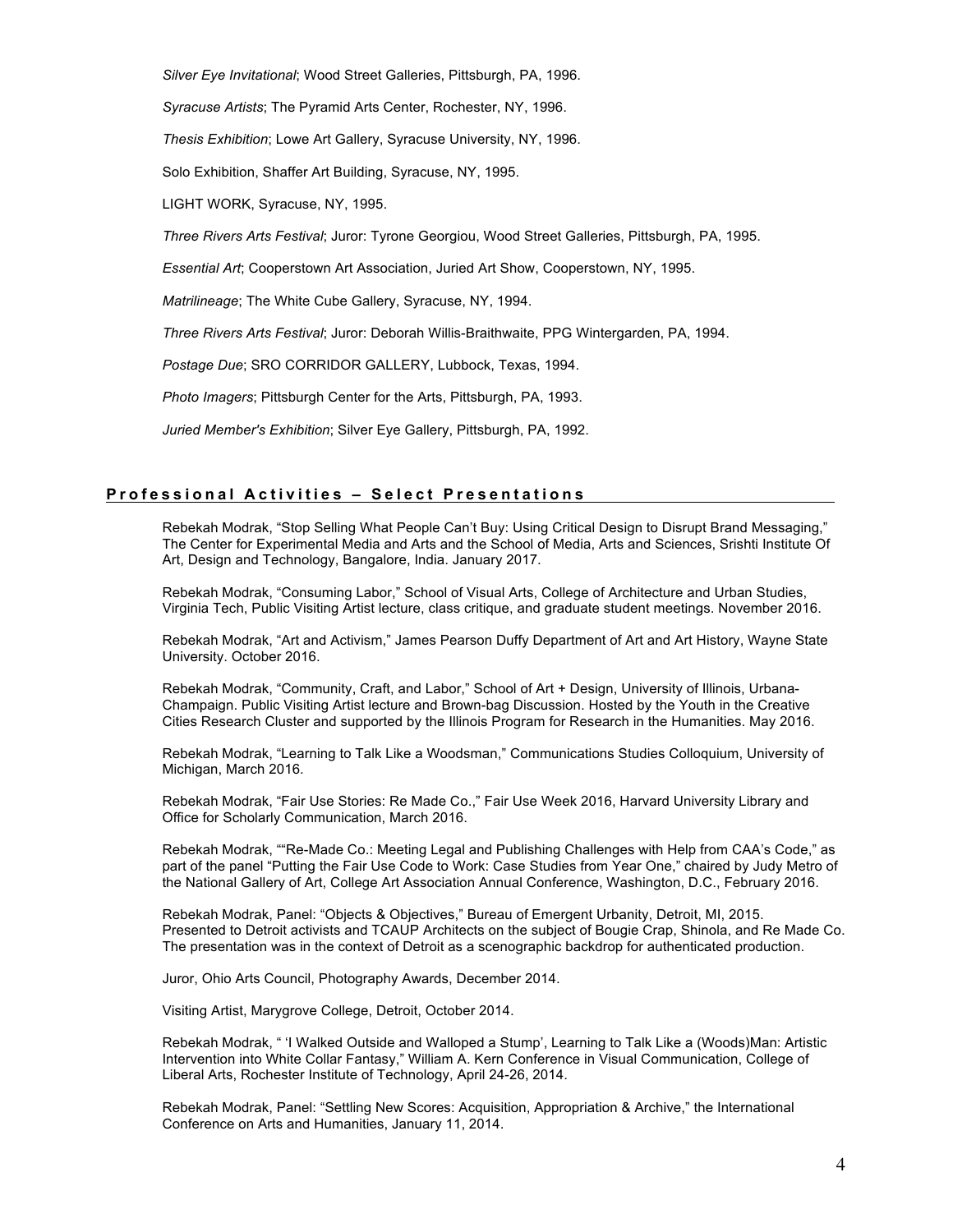Exhibitor, *Routledge*, Exhibits Fair at the national conference of the Society for Photographic Education, Chicago, IL, March 2013

Chair, *Panel:* "SUPER PHOTO", national conference of the Society for Photographic Education, San Francisco, CA, March 22-25, 2012

*Visiting Artist*, Department of Art, Western Washington University, 2010.

Rebekah Modrak, *Consumer Culture Through the Lens of the Conceptual Art*, Consumer Culture Theory Conference, Ross School of Business, Ann Arbor, MI. 2009

*Visiting artist*, CCA (California College of the Arts), Fine Arts and Social Practice graduate programs, 2009.

Rebekah Modrak, *eBayADay: a curated, month-long art exhibition featuring site-specific work,* Collaboration in the Humanities lecture, University of Michigan, Ann Arbor, MI. 2007

*Juror*, Crooked Tree Art Center, Petoskey, MI. 2005

Chair, *Panel: Photographic Vision*, Sight Lines: The Culture and Science of Vision, annual conference of the New England American Studies Association (NEASA). 2005

- Charles Falco, a Professor of Optical Sciences at the University of Arizona, presented ""Van Eyck to Nam June Paik: 600 Years of Projected Images."
- Liza McConnell, a practicing artist who has participated in residencies at The Center for Land Use Interpretation and Smack Mellon Studios, talked about her immersive landscape environments using low-tech illusion tactics and basic optical principles.
- Rebekah Modrak, "Mountaineering, Motoring, Ping-pong Meditation and Other Camera-Less Acts of Photographic Vision."

Participant, *Visual Delights III*, an annual event sponsored by the National Fairground Archive in Sheffield, UK and the journal, Living Pictures, Sheffield.

*Visiting Artist*, Memphis College of Art, Memphis, TN. 2003

*Juror*, Illinois Art Council, Individual Artist Awards. 2002

*Visiting Artist*, Syracuse University, Syracuse, NY. 2001

*Visiting Artist*, Western Washington University, Bellingham, WA. 2000

*Presenter*, The Society for Photographic Education, 2000 National Conference, Cincinnati, OH. 2000

*Co-Curator*, The Matchbox Show, Scholes Library, Alfred, NY. 1999

*Visiting Artist*, School of Art & Design, Alfred University, Alfred, NY. 1999

*Co-Chair*, The Society for Photographic Education, Midwest Regional Conference, Glouster, OH. 1998

*Artist in Residence*, Cleveland School of the Arts, Cleveland, Ohio. 1998

*Visiting Artist*, The College of Wooster, Wooster, OH. 1998

*Guest critic*, School of Architecture, Ohio State University, Columbus, OH. 1997

M*atrilineage Symposium Committee Member*, Committee on Women and Art, Syracuse University. Syracuse, NY. 1996

### **Bibliography**

Interview with Marialaura Ghidini, *CRUMB* and or-bits.com, upcoming.

Catherine Chapman, "Move Over, Ebay. #exstrange is Bringing Online Art Auctions Back to the People." *The Creators Project*, March 4, 2017.

Patricia Aufderheide, "What a Difference a Code Makes." *Fair Use Week*, March 2017.

Valentina Tanni, "L'asta online come opera d'arte. Una mostra che si svolge tutta su eBay." *Artribune*, February 5, 2017.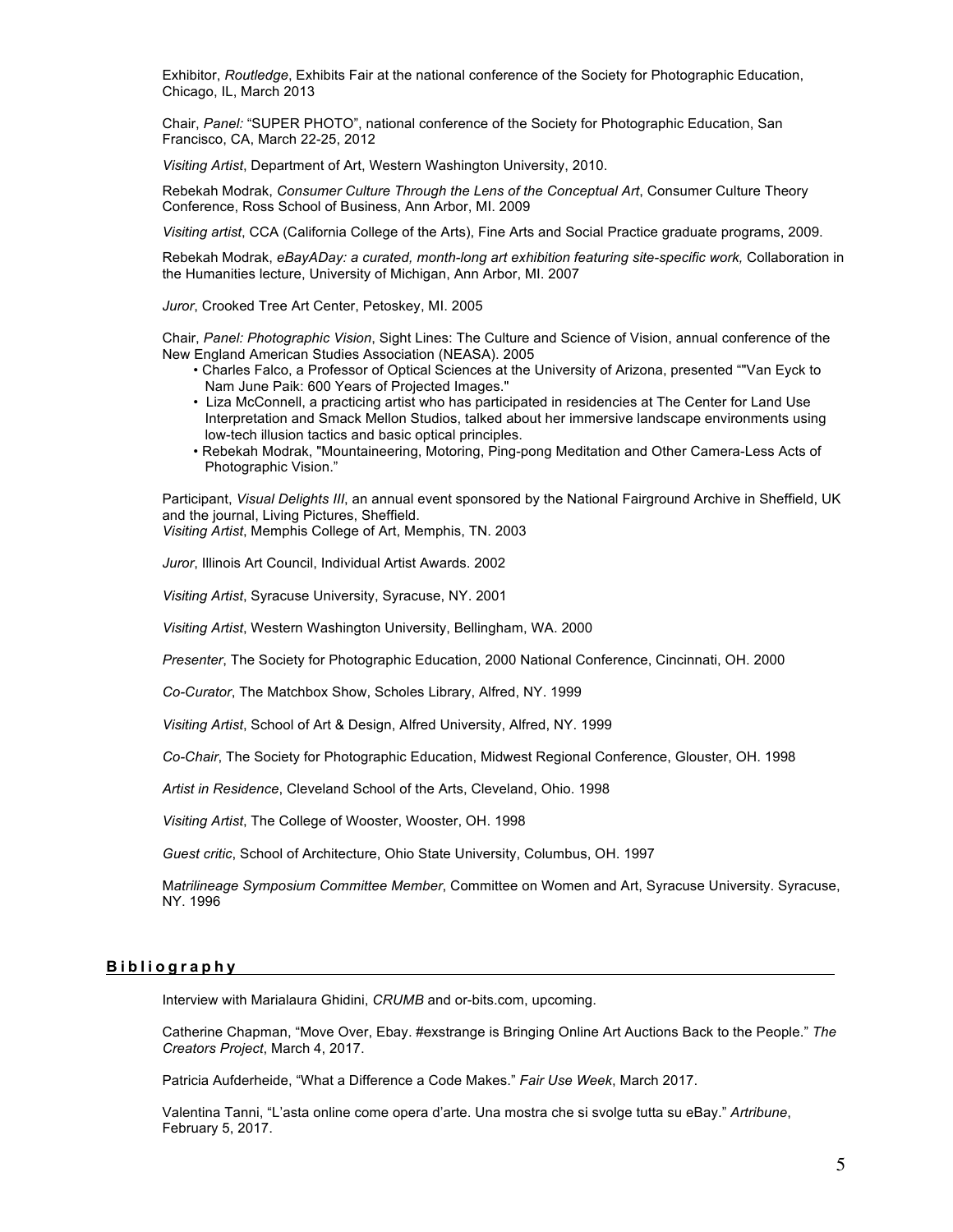David Pierce, "Shinola's Quest to Make the Best Turntable You've Ever Heard," *WIRED*, December 13, 2016.

"Are Shinola's Luxury Goods Actually Helping Detroit." Conscious Company Magazine, Issue 9, September/October 2016.

Meredith James, "LIVD: An Avant-Garde Publication with Pedagogical and Epistemological Aims." Design Research Society, Brighton: UK, 2016.

Tyler Denmead, "Colonizing Settlers in the Creative City: A Manifest Destiny," tylerdenmead.org, March 21, 2016. Web.

Rain Noe, " 'Maker Story' Parody Videos are Becoming Better Than the Real Thing," *Core 77*, March 1, 2016. Web.

Patricia Aufderheide, "Fair Use Week: Plenty to Celebrate." *Center for Media and Social Impact*, February 22, 2016.

Alan Stamm, "Detroiters Will Be Hired to Make Shinola Headphones, Turntables, and Speakers." *Deadline Detroit,* deadlinedetroit.com*,* January 7, 2016. Web.

Alex Williams, "Shinola Takes Its 'Detroit Cool' Message on the Road," *The New York Times*, January 6, 2016.

Laurie Meamber, "Commentary on learning to talk like an (urban) woodsman: an artistic intervention." *Consumption, Markets & Culture*. 18, 6, 559-568, Dec. 2015. ISSN: 10253866. Double-blind peer review process.

Mark Maynard, "Telling shit from Shinola… It's not as easy as you might think," MarkMaynard.com, February 10, 2015. Web.

Sendhil Mullainathan, "Why Computers Won't Be Replacing You Just Yet," *The Upshot*: *The New York Times*, July 1, 2014.

Rob Walker, "Object vs. Object." *Designobserver.com*, May 12, 2014. Web.

Mark Maynard, "Food, Sex and Trauma: Mark Maynard Shoots the Shit with the Most Important Artists of Our Day … Episode 2: Rebekah Modrak." *MarkMaynard.com*, May 4, 2014. Web.

Schiller, Ben, "5 Futuristic Trends That Will Shape Business and Culture Today." *Fastcoexist.com*, January 28, 2014. Web.

Stewart, Lea, "Fake Artisan Plunger Company Poo Poos 'Authentic' Branding." *Inhabitat.com*, December 31, 2013. Web.

Metcalfe, John, "This \$350 Plunger Inspired by Abraham Lincoln Doesn't Actually Exist." *TheAtlanticCities.com*, December 10, 2013. Web.

Alter, Lloyd, "Remade Introduces the Artisanal Toilet Plunger." *Treehugger.com*, December 9, 2013. Web.

Maynard, Mark, "Artisanal Toilet Plunger or Iconic Felling Axe … Can You Tell Which is Parody?" *MarkMaynard.com*, December 4, 2013. Web.

Hu, Ray, "Remade Co. (Semi-Literally) Takes the Piss Out of a Certain Axe Company." Core77.com, December 3, 2013. Web.

Casimiro, Steve, "Re Made Toilet Plunger Company." *Adventure-Journal.com*, November 22, 2013. Web

Regine Debatty, Book Review: *Reframing Photography*, *We Make Money Not Art*, July 2012. *"... the content is literally mind-blowing …The texts are extremely rigorous and well-researched …. Another quality of the book is that it doesn't abstract photography from its social context, discussing issues such as censorship in military operation, the place of photography in social networks like*  facebook, or comparing notions of originality and reproduction in photography to the same notions in *genetics, etc*."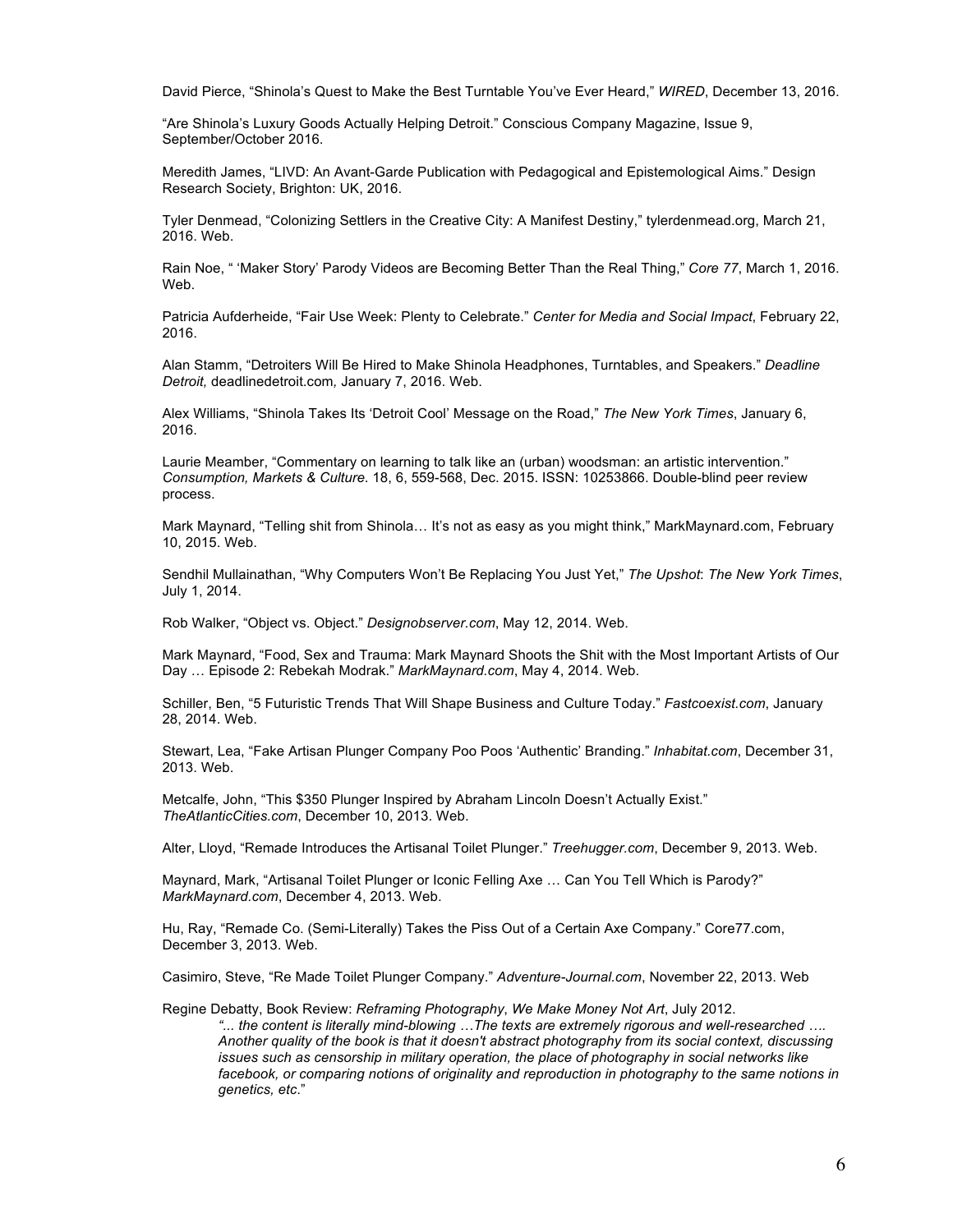Roberta Fallon, Book Review: *Reframing Photography*, *The Art Blog,* July 2012.

"Reframing Photography, *the 560-page encyclopedic book on the subject includes everything about photography and then some…. One of the great things about the book is its underlying premise that everybody uses photography now, and that for some artists, photography is one, but not the only tool in their studio. The authors ... understand that the future of fine art photography might look considerably different than a simple show of framed works hung on a wall. And because of that open interpretation of the field, the book embraces every possible use of the tool and discusses it with open mind.…"*

Ahuvia A. and Izberk-Gilgin, E. (2011) 'Limits of the McDonaldization thesis: eBayization and ascendant trends in post-industrial consumer culture', in Jonathan Schroeder, editor, *Brands: Interdisciplinary Perspectives* (Vol. Routledge interpretive marketing research). London: Routledge.

L. L. Scarth (Independent Scholar), Review: *Reframing Photography*, *CHOICE*, November 2011.

Matt Bua & Maximilian Goldfarb, *Speculative Structures*, (Mark Batty Publisher, 2011).

Ian Jones (Head of Photography, National Army Museum), Review: *Understanding Photography*, *Cassone*, June 2011.

Robert Hirsch, *Exploring Color Photography: From Film to Pixels*, 5<sup>th</sup> edition. (New York: Focal Press, 2011).

Jan Baetens, *Reframing Photography: Theory and Practice, Leonardo On-line. December 1, 2010.* http://www.leonardo.info/reviews/jan2011/modrak-anthes\_baetens.php

Ana Finel Honigman, *Do we need art galleries any more?, Guardian Unlimited: the blog, art & architecture, December 18, 2006. http://blogs.guardian.co.uk/art/2006/12/ebayday\_brings\_are\_to\_the\_onli.html*

*ebayaday 2006 interview*, Tamar Charney, Michigan Radio, NPR.http://www.michiganradio.org/newsroom.asp

Robert Hirsch, *Exploring Color Photography*, (New York: McGraw-Hill, 2005).

Jory Farr, *Fascinating Experimental Photographs Test Limits*, The Columbus Dispatch, Sunday, October 31, 2004.

*Not Exactly* catalogue, (Memphis: Delta Axis, 2003).

Koeppel, Fredric, "Not Exactly, An Edgy Show for Rough Space," *The Commercial Appeal*, Memphis, Sept. 21 2003, p. G21

## **Professional Activities – H onors, Awards & Residencies**

*Project Anywhere* Hosting Program, 2017.

*Project Anywhere* selected curatorial project *#exstrange* for their double blind peer reviewed international hosting site for artist projects undertaken outside traditional exhibition circuits. In addition to being hosted on the *Project Anywhere* website for 2017, #exstrange will be presented within the "peer reviewed presentations" at the *Project Anywhere* conference in NYC in November 2018, and will be included in their third biennial publication *Anywhere v3* in 2019.

Residency, Center for Experimental Media Arts, Bangalore, India. January 2017.

MCubed 2.0, "Humility in the Age of Self-Promotion", \$60,000 grant, University of Michigan, Ann Arbor, MI. May 2016 - present

Team leader for collaborative grant/project with collaborators: Aaron Ahuvia, Professor, School of Business, University of Michigan-Dearborn; Jamie Vander Broek, Librarian, University of Michigan; and Sarah Buss, Professor, Department of Philosophy, University of Michigan.

ArtFarm Residency, Marquette, Nebraska. June-July 2016.

Artistic Productions/Performances Grant, "Consuming Detroit: White Patronage/Black Workers," \$15,000 grant, The Office of Research, Stamps School of Art & Design, University of Michigan, Ann Arbor, MI. June 2015.

ADVANCE Faculty Summer Writing Grant, \$1500 grant, University of Michigan, Ann Arbor, MI. May 2016.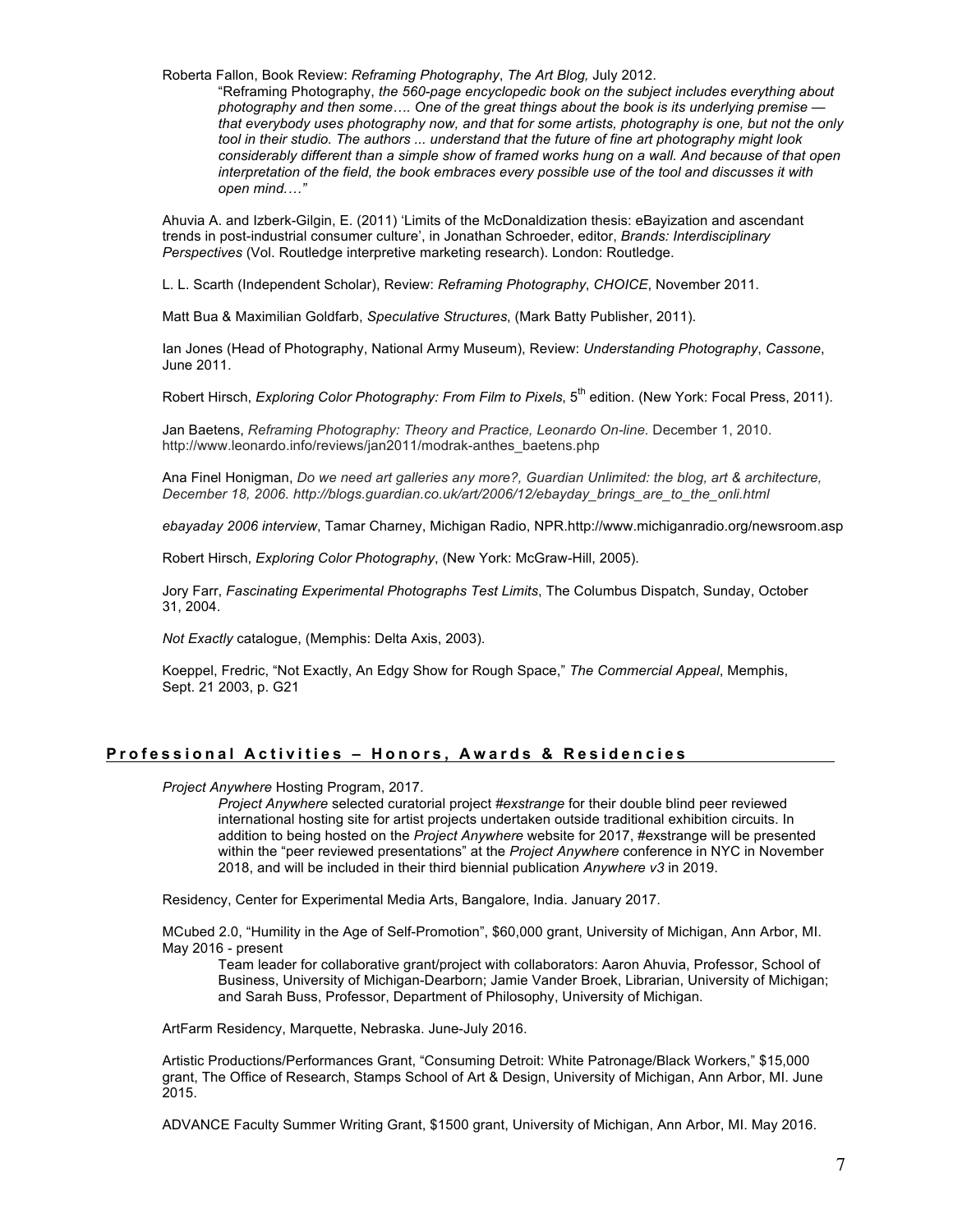Professional Development Funding, the Creative Practice and Research Committee, Stamps School of Art & Design, University of Michigan, Ann Arbor, MI. February 2016.

ArtFarm Residency, Marquette, Nebraska. June-July 2015. Invited to work on two projects — *The Blue Work Shirt, Nebraska* and *The Manual Labor Manifesto*.

Artistic Productions/Performances Grant, "The Work Shirt & Manifesto," \$7362 grant, The Office of Research, Stamps School of Art & Design, University of Michigan, Ann Arbor, MI. June 2015.

Professional Development Funding, the Creative Practice and Research Committee, Stamps School of Art & Design, University of Michigan, Ann Arbor, MI. October 2014.

Artistic Productions/Performances Grant, Office of the Vice President for Research and the School of Art & Design, University of Michigan. Ann Arbor, MI. May 2014.

Professional Development Funding, the Creative Practice and Research Committee, Stamps School of Art & Design, University of Michigan, Ann Arbor, MI. May 2014.

Artistic Productions/Performances Grant, Office of the Vice President for Research and the School of Art & Design, University of Michigan. Ann Arbor, MI. 2013.

Professional Development Funding, the Creative Practice and Research Committee, Stamps School of Art & Design, University of Michigan, Ann Arbor, MI. 2013.

Instructional Development Grant, Center for Research on Learning and Teaching, the University of Michigan. Ann Arbor, MI. 2012.

Multimedia Teaching Grant, Center for Research on Learning and Teaching, the University of Michigan. Ann Arbor, MI. 2010.

Publication Subvention Grant, Office of the Vice President for Research and the School of Art & Design, University of Michigan. Ann Arbor, MI. 2009.

Michigan Road Scholar, Office of the Vice President for Government Relations, University of Michigan, Ann Arbor, MI. 2007.

Collaborative Summer Research Grant, Institute for the Humanities and the Rackham Graduate School, University of Michigan, Ann Arbor, MI. 2006.

Recipient, with Aaron Ahuvia and Zack Denfeld, of a \$9100 grant from the Rackham Institute for the Humanities for Collaborative Work in the Humanities. Funding supported our curatorial work organizing the *ebayaday* international art exhibition. This project presented 25 original works by prominent conceptual artists, all relating to the theme of eBay and consumer culture.

Dean's Discretionary Funds for Faculty Support, Rackham, University of Michigan, Ann Arbor, MI. 2006.

Publication Subvention Grant, Office of the Vice President for Research and the School of Art & Design, University of Michigan. Ann Arbor, MI. 2006.

Publication Grant, Laurence King, Ltd., London, UK. 2005.

Publication Grant, Laurence King, Ltd., London, UK. 2003.

Sabbatical Research Leave, Autumn Quarter, Ohio State University. Columbus, OH. 2002.

Everett Sturgeon Memorial Award, Carnegie Museum of Art, Pittsburgh, PA. 1999.

Sabbatical Research Leave, Autumn Quarter, Ohio State University. 1999.

College Research Grant, Level 1, Ohio State University. 1999.

Individual Artist Fellowship, Ohio Arts Council, Columbus, Ohio. 1999.

College Faculty Development Grant, Ohio State University, Columbus, OH. 1999.

Artist in Residence, Sculpture Space, Utica, NY. 1998.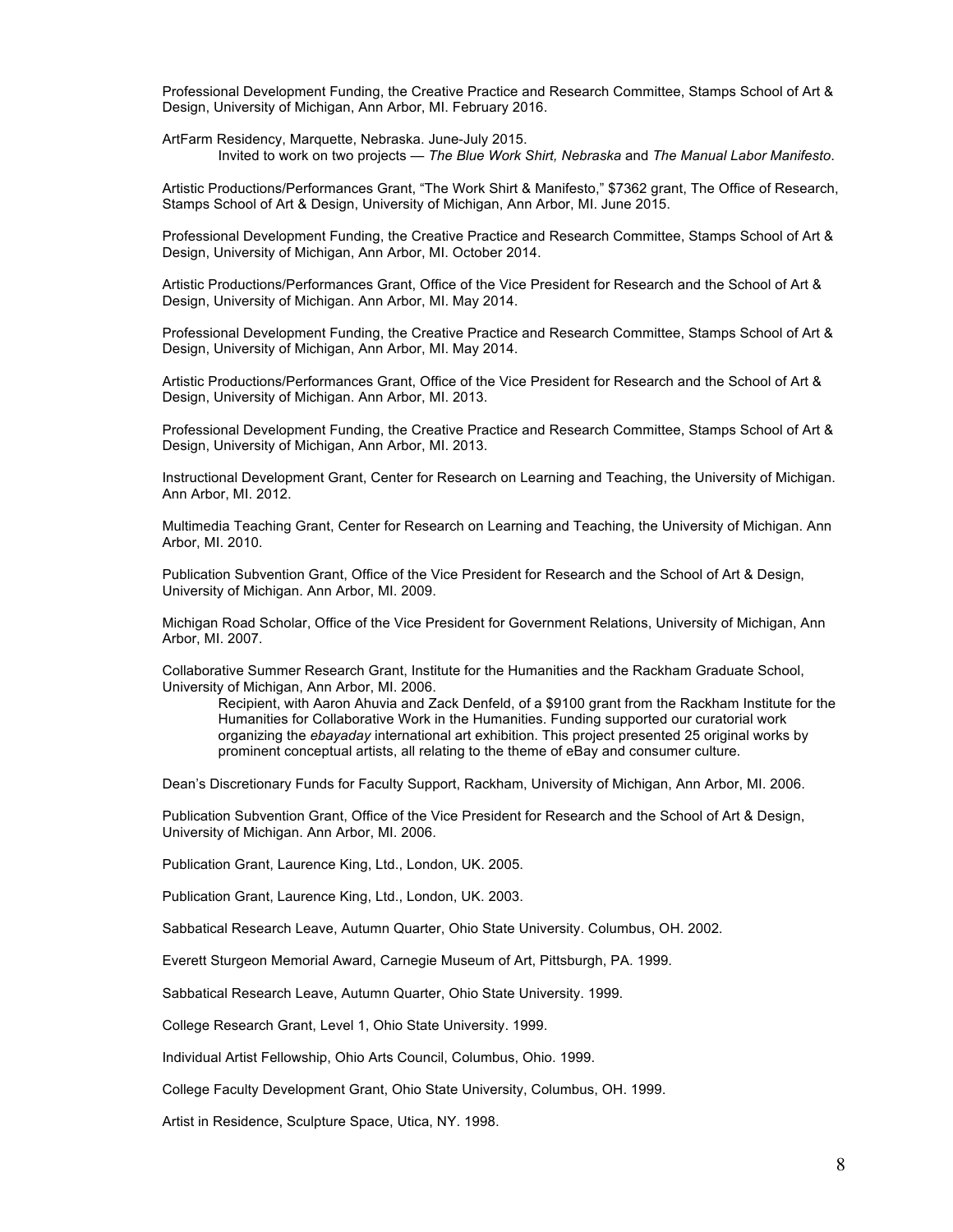College Research Grant, Level 2, Ohio State University. 1998.

Outstanding Teaching Associate Award, Syracuse University. 1996.

Future Professoriate Program Grant, Syracuse University. 1995.

Creative Project Grant, Syracuse University. 1995.

#### **Administrative and Student Service**

Coordinator, Created event for ten artists/designers to paint little libraries for RX for Reading, Detroit, 2016.

Visiting Editor, *Infinite Mile,* Art and Race series, January 2016 – present Develop the series prospectus, write the series introduction, edit series articles and write the series

conclusion. Visiting editors are selected based on their writing prowess, understanding of art and culture(s) within and beyond Detroit and demonstrated commitment and interest in the topics of art and race.

Reviewer, Promotion & Tenure, Associate Professor Marni Shindelman, University of Georgia, July 2016.

Event Committee Member, *Infinite Mile* Art & Race Conference, MoCAD, Detroit, May 2016.

- Member, Arts Engine UARTS Faculty Curriculum Council, University of Michigan, January 2016 2016. The Council represents a North Campus collaborative that drives transdisciplinary partnerships spanning arts and design, music, theater, dance, and engineering. Members propose and approve new UARTS courses.
- Coordinator, 2nd Year Studio, Stamps School of Art & Design, University of Michigan, 2015 2016. Coordinate the eight sections/instructors for the course. Facilitate bi-weekly or monthly meetings, depending upon our needs throughout the semester. Create documents and presentations for the course. Serve as a liaison to share information and discussions between the  $2^{nd}$  Year instructors and Associate Dean Van Gent. Review documents and guidelines for the Sophomore Reviews.

Member, Graduate Program Committee, Stamps School of Art & Design, University of Michigan, 2015 – 2016.

- Designer, RX for Reading, Detroit, 2015 Designed little libraries for RX for Reading, which provides community partners with books and libraries.
- Presenter, Artist's Book Workshop, Teen Workshops, Mobile Homestead, MOCAD, 2015 Worked with teens at MOCAD to create a series of drawings and photographic transfers, and taught each student to bind them as an artist's book.

Juror, Juried Art Exhibit, Center for Campus Involvement, University of Michigan, 2015

Reviewer, Janet Borgerson and Jonathan Schroeder, *Designed for Hi-Fi Living: The LP in Midcentury America*, MIT Press, 2015

Chair, Lecturer Review Committee, Stamps School of Art & Design, University of Michigan. 2013 - 2015

Member, International Committee, Stamps School of Art & Design, University of Michigan. 2013 - 2015

Member, Climate Committee, Stamps School of Art & Design, University of Michigan, 2014 – 2015

External Reviewer, MFA in Fine Arts Program, California College of the Arts, 2014. Served as Chair of the external review committee for the MFA Fine Arts program at CCA. Met with administration, faculty, staff, alums, and current students to document, assess, made recommendations for their graduate program, and wrote the report.

Reviewer, Promotion & Tenure, Associate Professor Zoe Sheehan Saldana, Baruch College, 2014.

Member, Library Council, University of Michigan. 2012 -2013.

Chair, Exhibitions & Performances Committee, School of Art & Design, University of Michigan. 2011 – 2013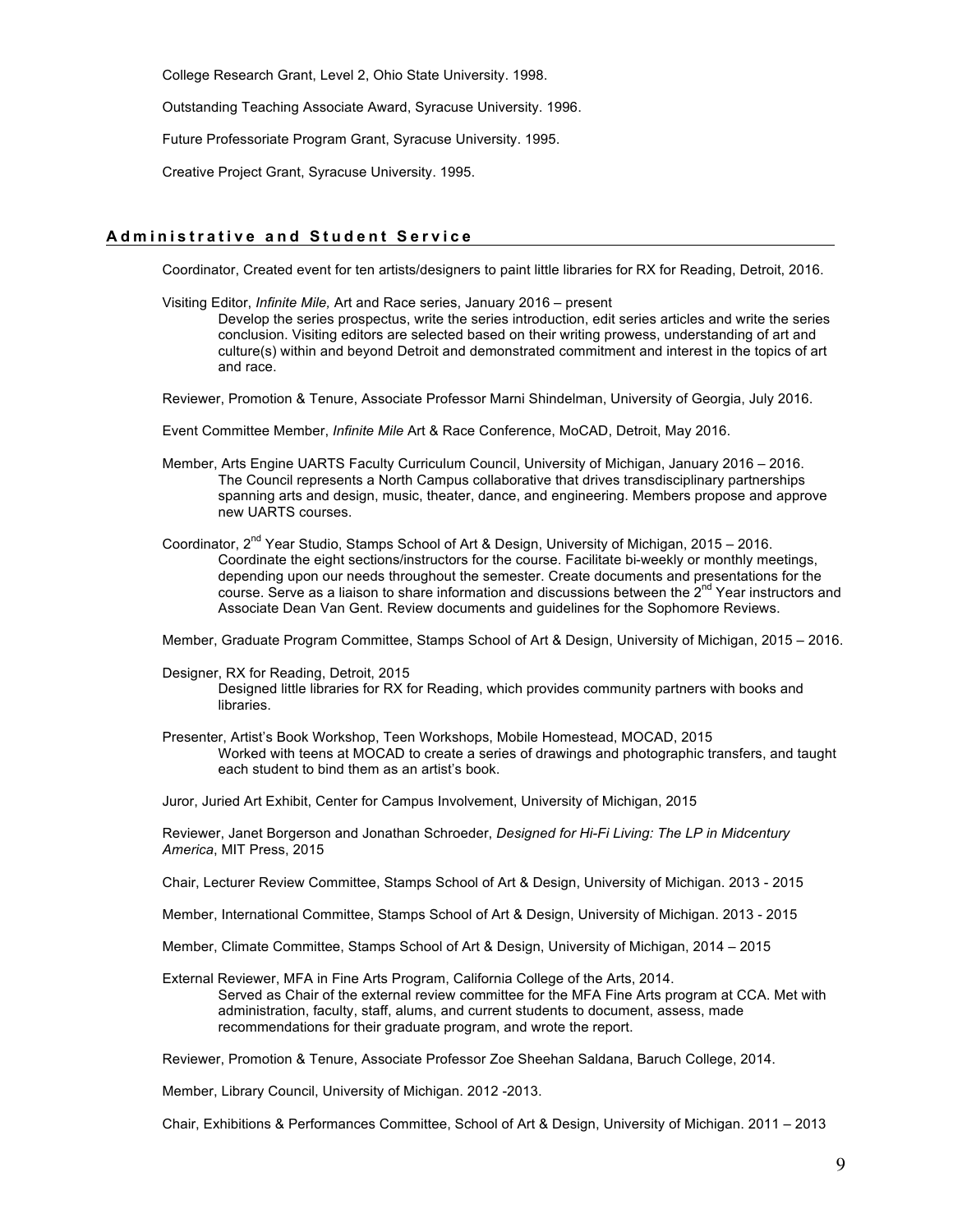Member, Graduate Program Committee, School of Art & Design, University of Michigan. 2011 – 2013

Reviewer, Promotion & Tenure, Asst. Professor Allison Crocetta, Ohio State University, 2011

Portfolio reviewer, Graduate Portfolio Day, School of the Art Institute of Chicago, Chicago, IL, 2011

Marshal, Honors Convocation, 2011

Member, Faculty/Graduate Student Studio Exterior Committee, School of Art & Design, University of Michigan, 2011

Reviewer, Graduate Candidate Interviews, Stamps School of Art & Design 2011

Member, Lecturer Review Committee, School of Art & Design, University of Michigan. 2010-2011

Reviewer, Jane Tormey, *Photographic Realisms: Contemporary Practice and Theory*, Manchester University Press. 2010

Member, CFC Academic Committee, School of Art & Design, University of Michigan. 2008 – 2009

Member, Search Committee, School of Art & Design, University of Michigan, 2008 – 2009 Reviewed over 500 applications and selected twelve candidates to present to the faculty. Hosted three candidates. Attended candidate presentations.

Coordinator, CFC: Nature, School of Art & Design, University of Michigan, 2009

Reviewer, Graduate Candidate Interviews, Stamps School of Art & Design, 2008

*Portfolio Reviewer*, The Society for Photographic Education, National Conference, Denver, CO. 2008

Member, Elective Studios Committee, School of Art & Design, University of Michigan. 2007 – 2008

Member, Print Media Search Committee, School of Art & Design, University of Michigan. 2007 – 2008

Undergraduate Recruitment, College for Creative Studies, Detroit.

Reviewer, Promotion & Tenure, Asst. Professor Juian Lee, City University of Hong Kong, 2007

Reviewer, Promotion & Tenure, Asst. Professor Eun-Kyung Suh, University of Minnesota, 2007

Reviewer, Graduate Candidate Interviews, Stamps School of Art & Design, 2007

Off-site IP Coordinator, Stamps School of Art & Design, 2007

Portfolio reviewer, School of Art & Design recruitment, Minnesota College of Art & Design (MCAD), 2007

Host, Suriname Visitors (one month – scheduled presentations and participation in courses), Autumn 2006

Coordinator, University Research Opportunity Program (UROP), one student, Autumn 2006

Chair, Visitors Committee, School of Art & Design, University of Michigan, 2005-2007

Member, IP Committee, School of Art & Design, University of Michigan, 2006 – 2008

Evaluator, Lecturer Review, TMP: Photo, 2006

Reviewer, Graduate Candidate Interviews, Stamps School of Art & Design, 2006

Reviewer, Undergraduate Portfolio Reviews, 2006

Reviewer, Promotion & Tenure, filmmaker Julian Lee, City University of Hong Kong, 2006

Coordinator, University Research Opportunity Program (UROP), two students, Autumn 05-Winter 2006

Member, TMP Committee, School of Art & Design, University of Michigan. 2005-2006

Coordinator, *Box Works* Exhibition Work gallery:, Autumn 2005